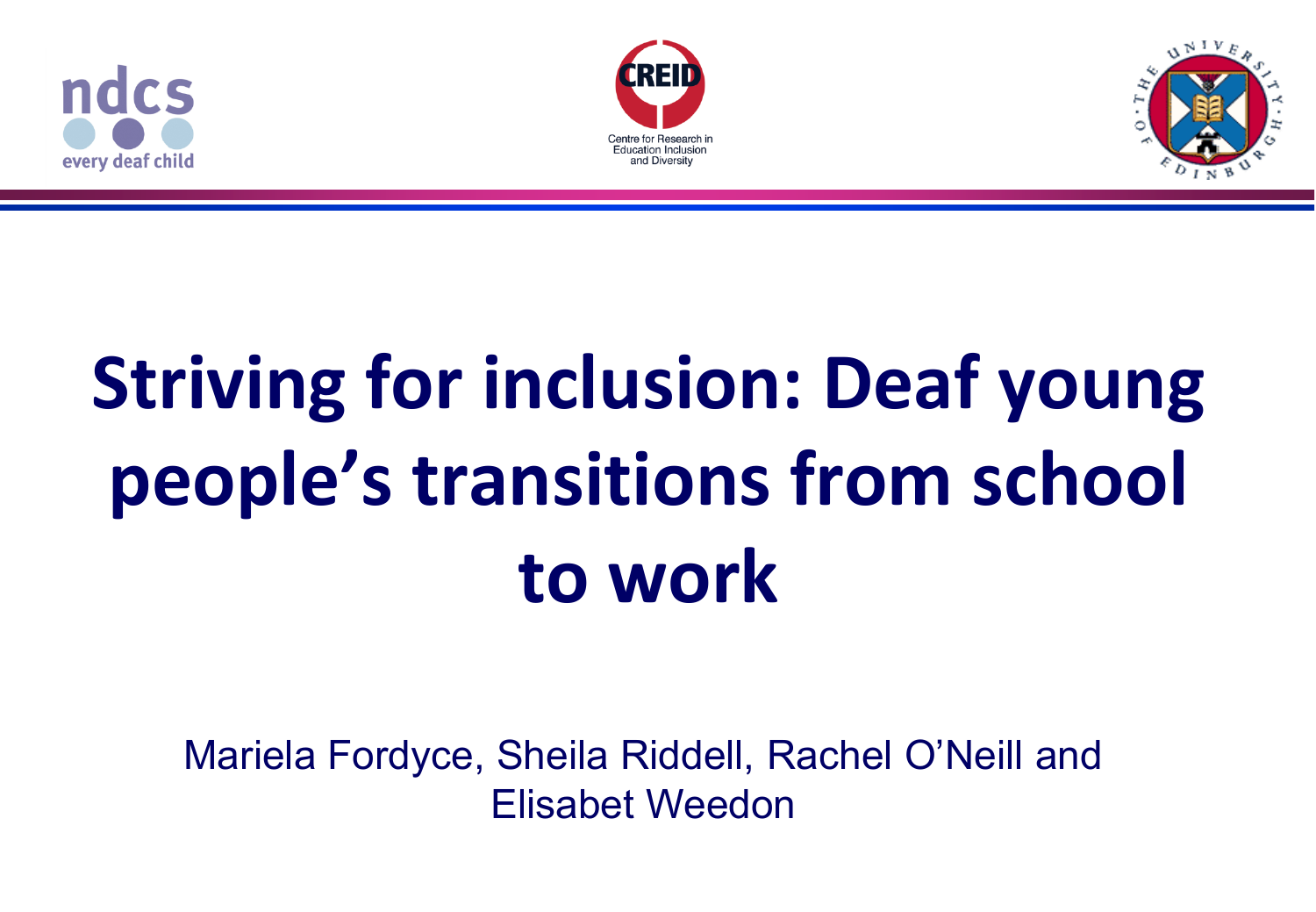

#### **Overview**

Study commissioned by the NDCS in 2012

Aim - to investigate the post-school transition process of young people who are DHH in Scotland

> Post-school destinations Barriers Support Independent adulthood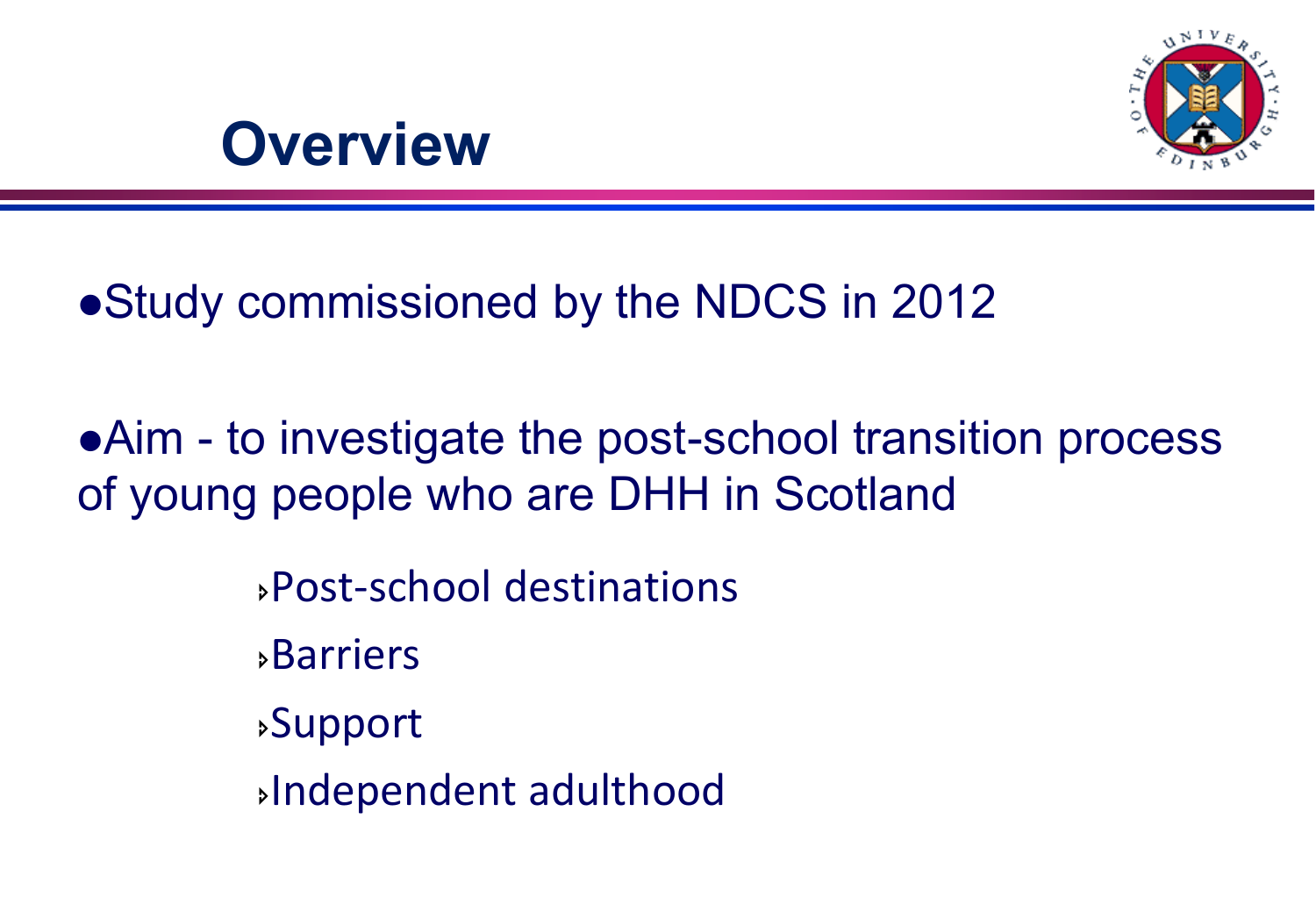

## **Context of the research**

- Recent economic crisis
- Scottish Government's efforts to reform post-school transition policies
- UK Government's reform of the welfare system
- Equality legislation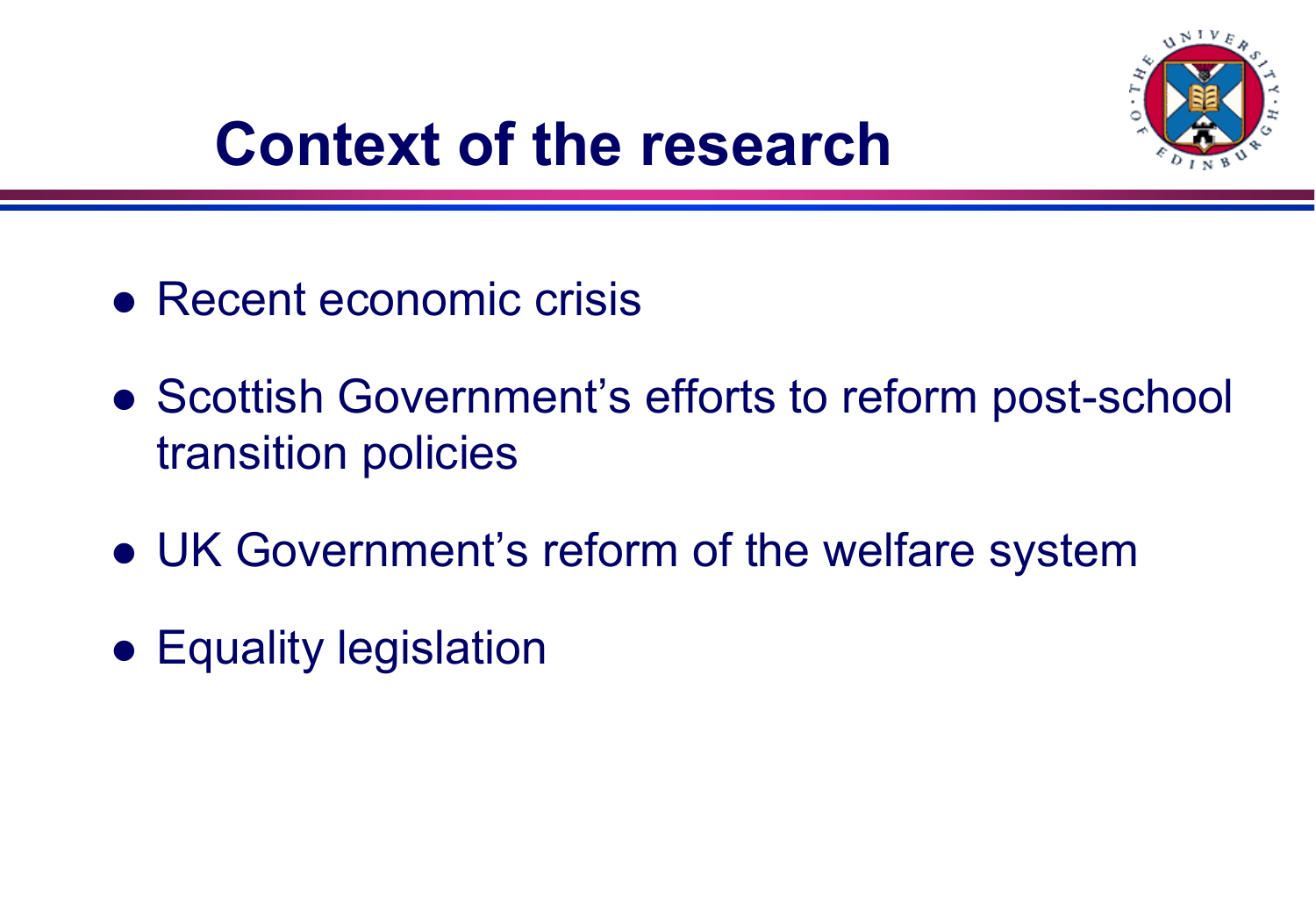

### **Methods**

- Analysis of policy and legislation
- Analysis of administrative and survey data
- Interviews with 30 young people aged 18-24
	- School background
	- Post-school transition planning
	- Experiences of post-16 education, training and employment
	- Personal background: identity and social networks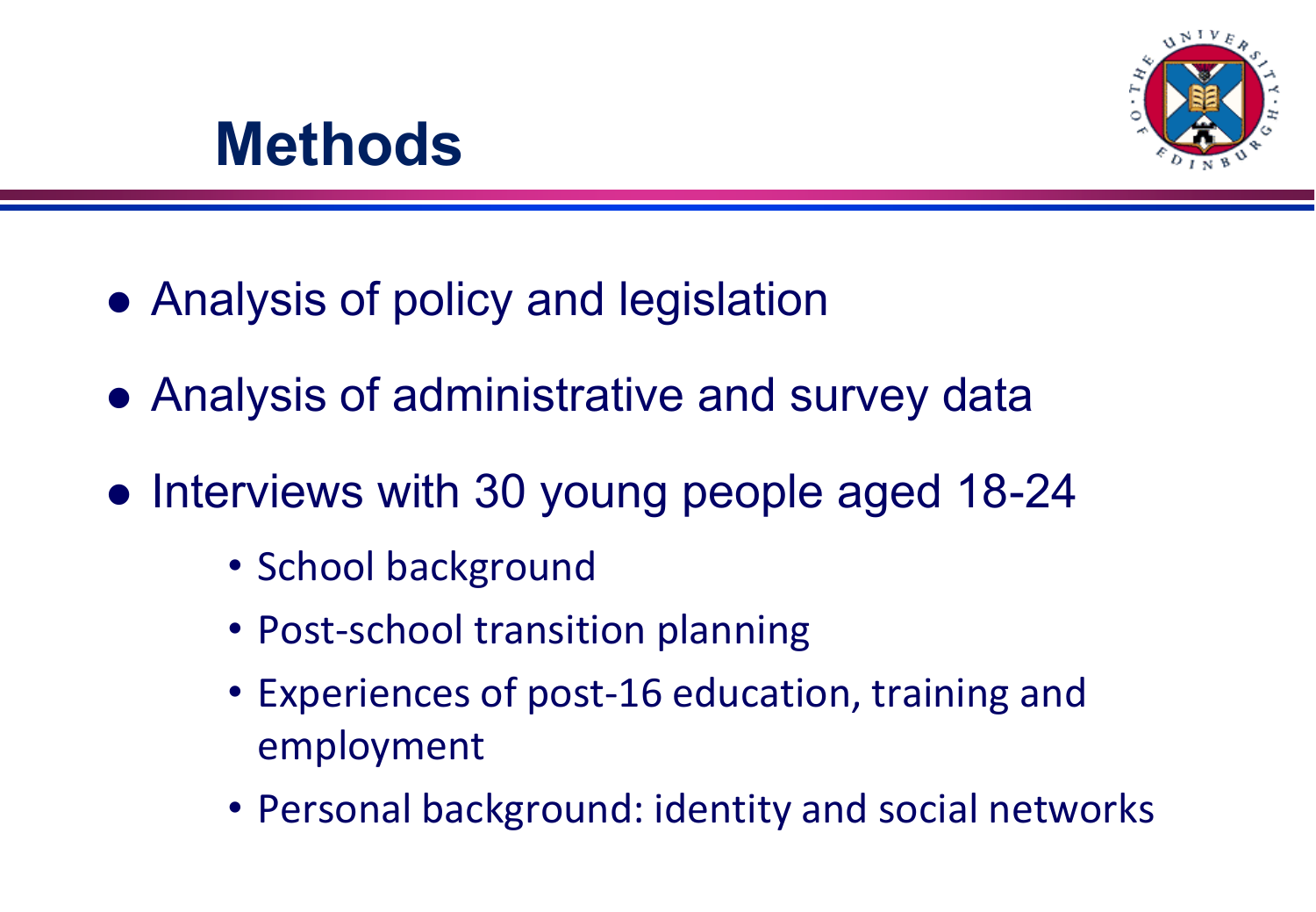

## **Findings**

- School experiences
- Post-school transition planning
- Experiences of higher education
- Experiences of further education and training
- Experiences on the labour market
- Markers of adulthood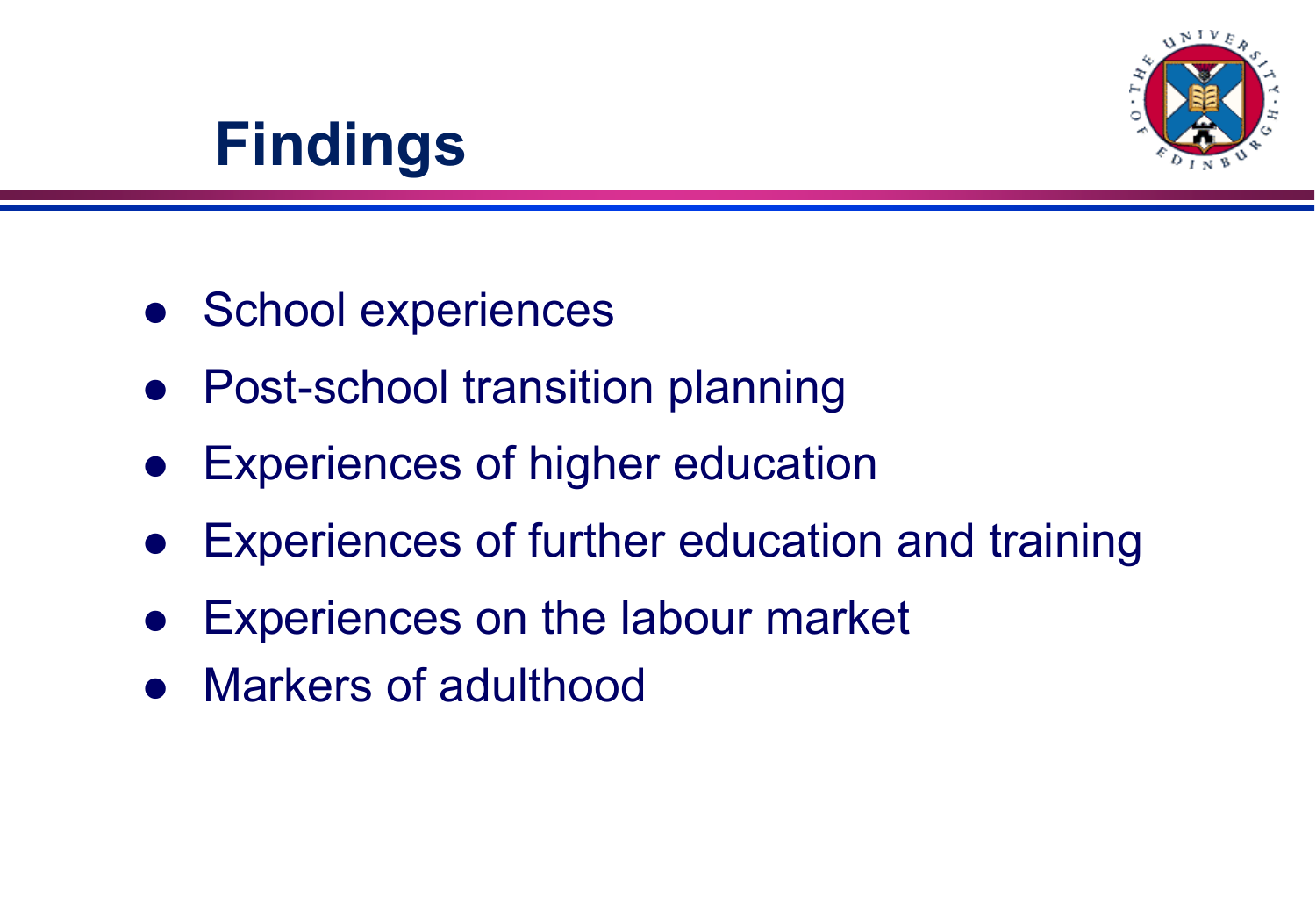

## **Interpreting the data**

#### • Mixed-methods research

- Broad patterns (administrative and survey data)
- Individual experiences (case studies)
- Representativeness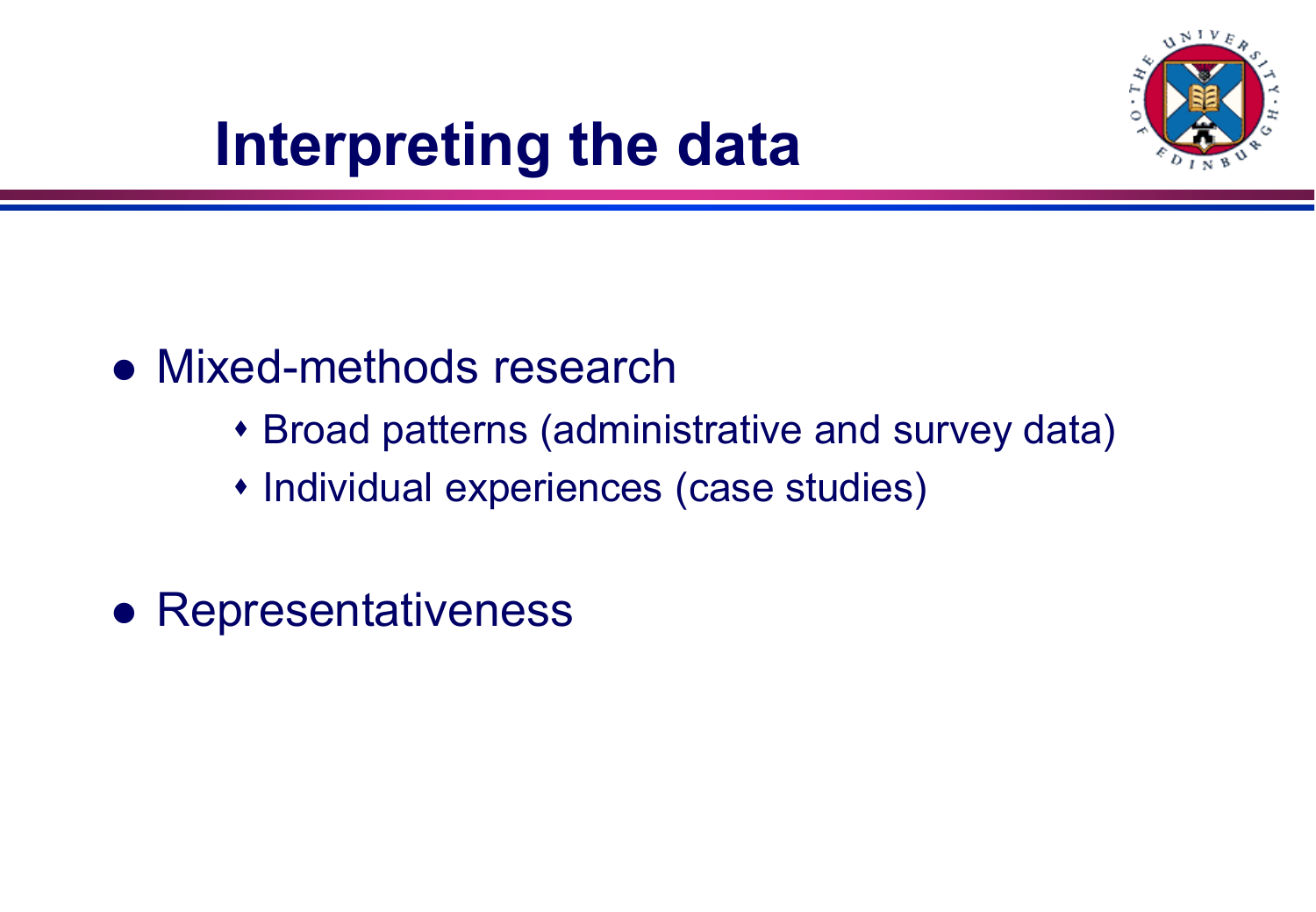

## **School experiences**

- No official statistics about the total number of pupils who are DHH in Scottish schools
- Most participants went to mainstream schools, were educated orally and supported by ToDs
- BSL users changed schools more frequently
- Variation in support between schools/authorities
- Communication barriers
- Most common difficulties not academic, but social
- Reluctance to 'stand out'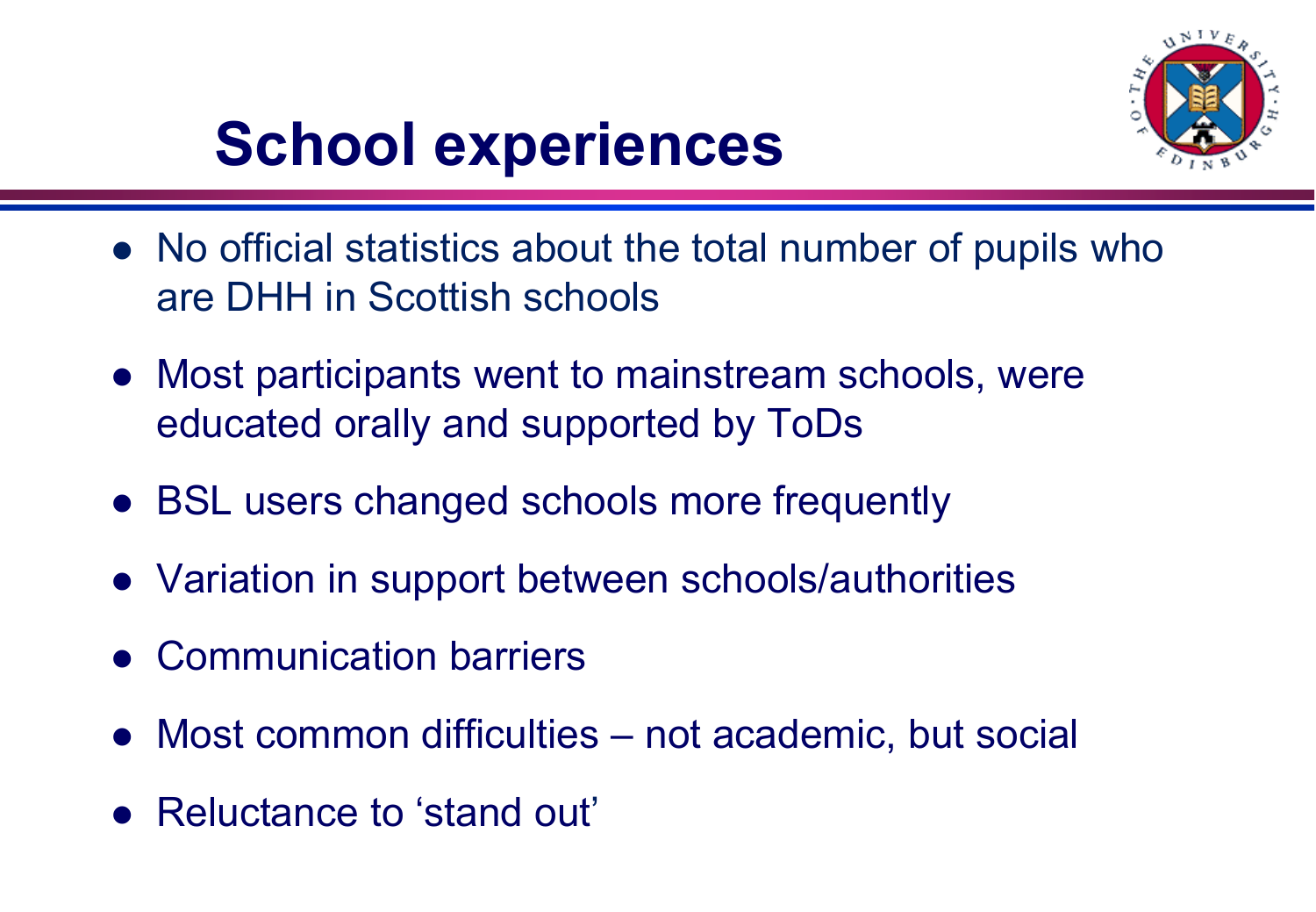

## **School leavers' attainment**



*SOURCE: ATTAINMENT AND LEAVER DESTINATIONS, SUPPLEMENTARY DATA. SCOTTISH GOVERNMENT (2013) Note. This figure shows a selection of all qualifications; therefore reported percentages do not add up to 100.*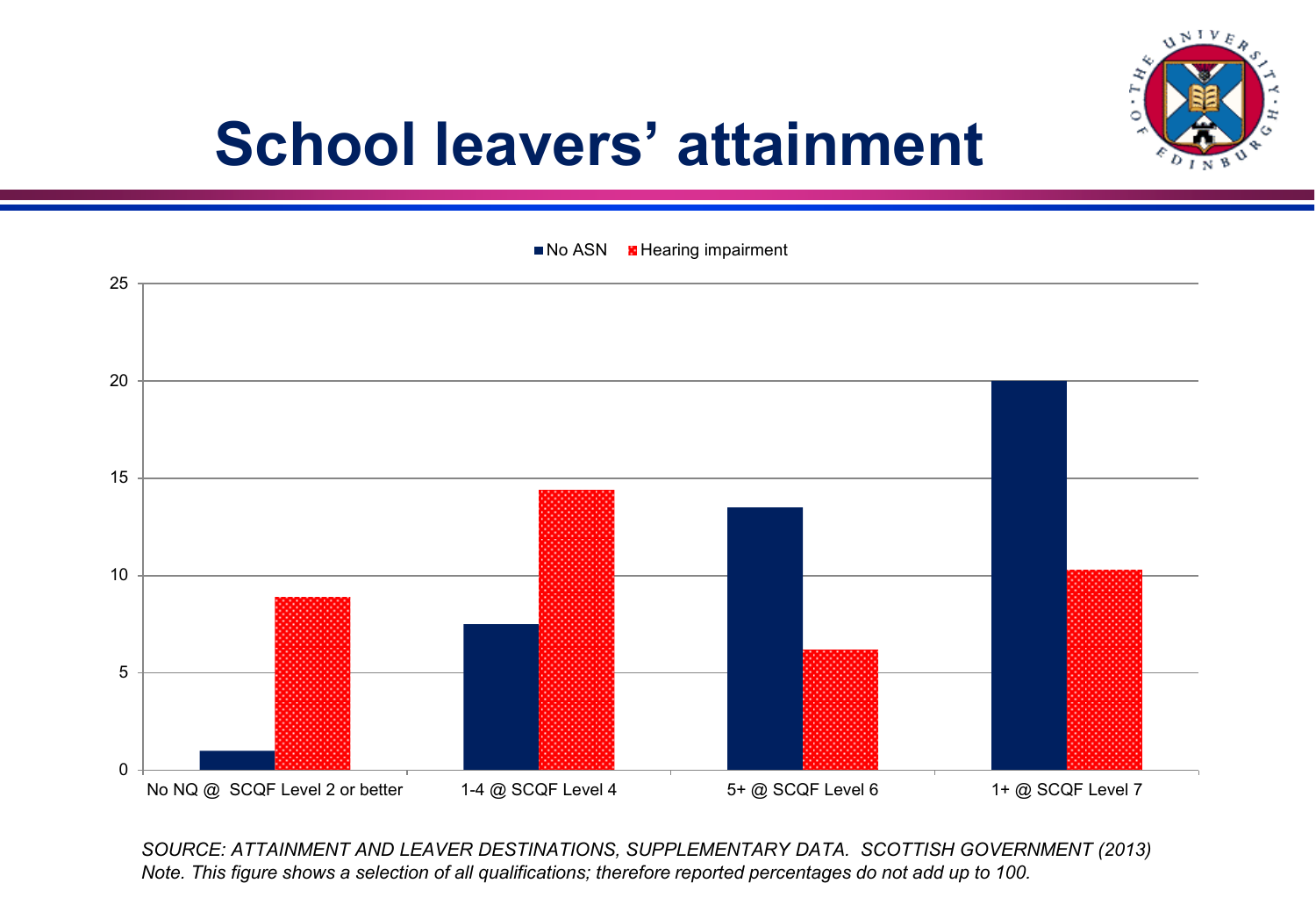

## **School leavers' destinations**



 $\blacksquare$  No ASN  $\blacksquare$  Hearing impairment

*SOURCE: ATTAINMENT AND LEAVER DESTINATIONS, SUPPLEMENTARY DATA. SCOTTISH GOVERNMENT (2013)*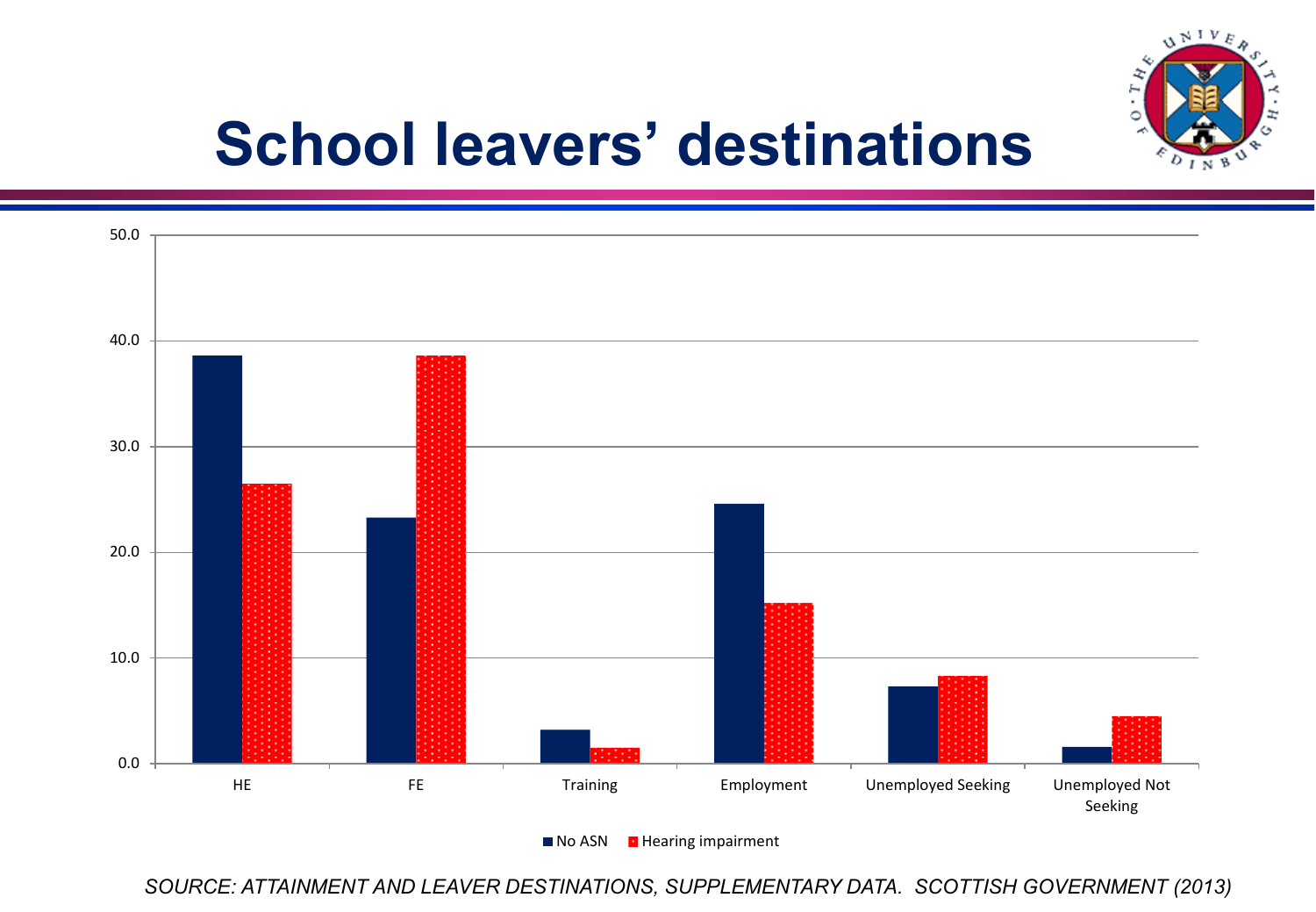## **Post-school transition planning**



- Most participants did not have post-school transition plans
- School leavers who aimed to go to university were better informed than school leavers with lower qualifications
- Young people from socially-advantaged backgrounds benefited from parental support
- Difficulties in the transition to adult social and health services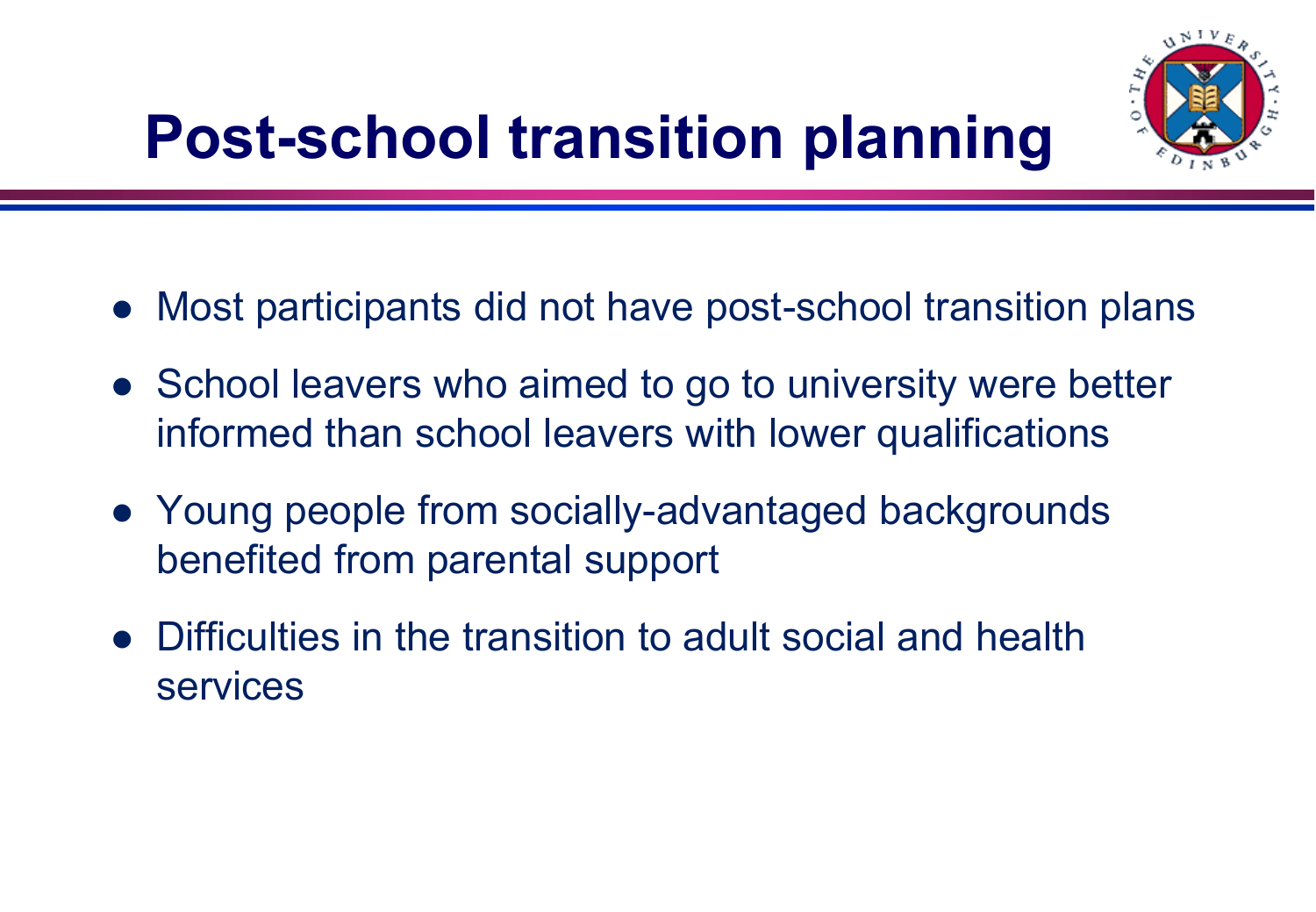

## **Experiences of higher education**

- Good levels of support, e.g. equipment and communication support
- Some variation between institutions
- Communication barriers
- A need for:
	- **good self-advocacy skills**
	- pastoral support from disability advisors
	- parental involvement in negotiating support
- Students from disadvantaged backgrounds were more likely to drop out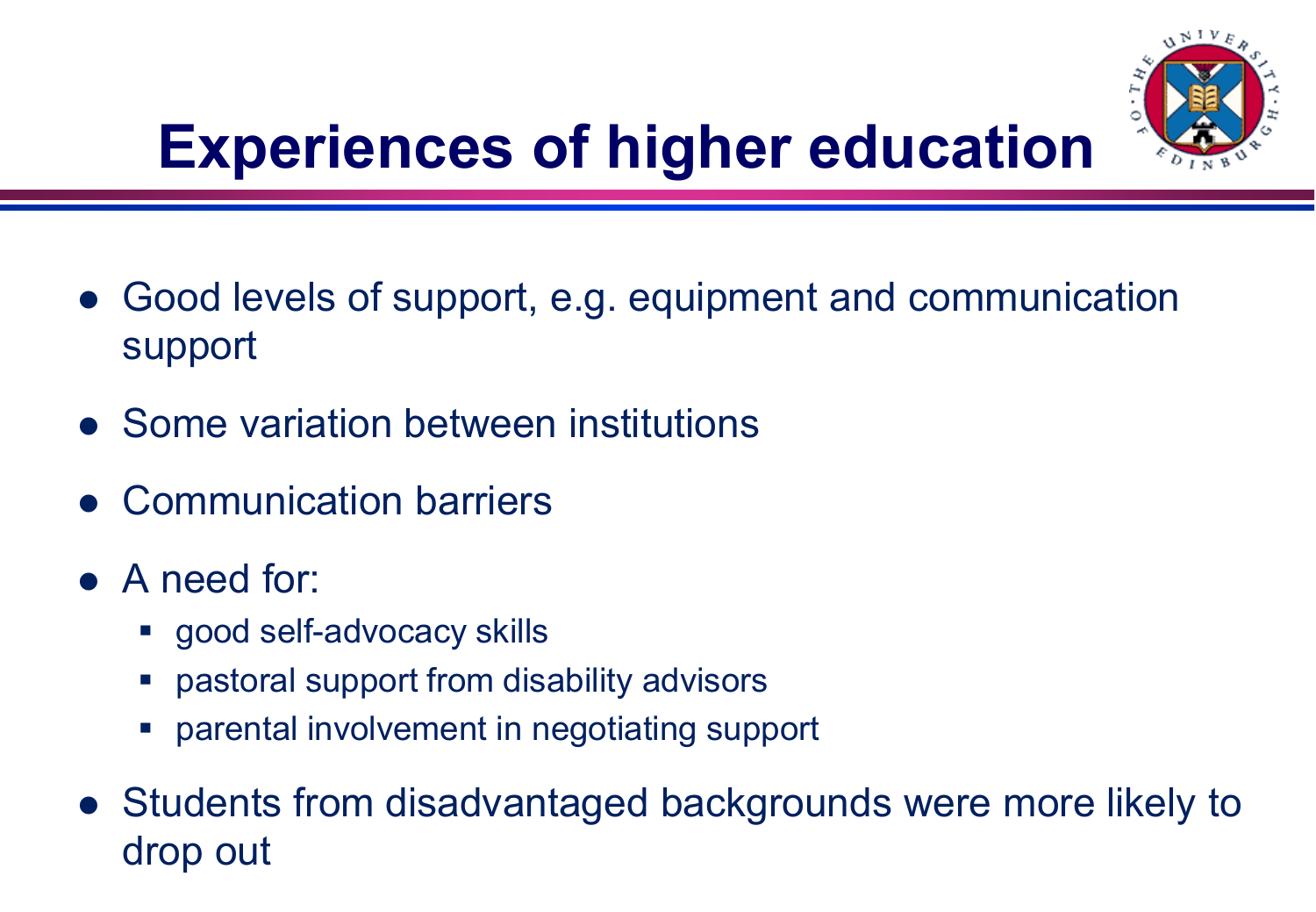

## **Further education and training**

- Patchy support in further education
- Poor support on training programmes
- More reliance on informal support from peers
- More instances of discriminatory attitudes
- Fewer instances of self-advocacy and parental involvement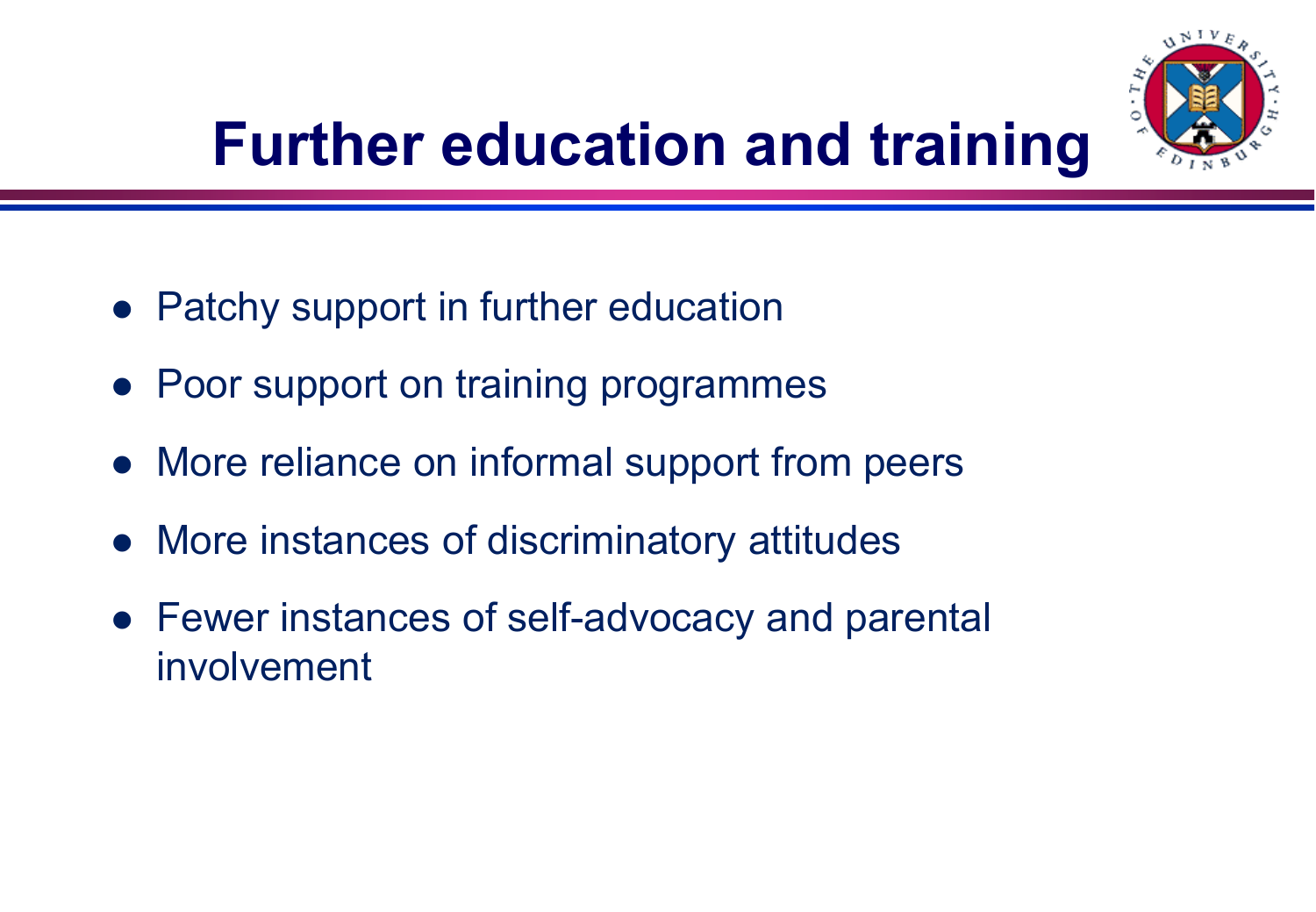## **Employment rates of working-age people in the UK by disability status**

 $\Delta NIVE$ 



*SOURCE: THE LABOUR FORCE SURVEY 2012 QUARTER 2*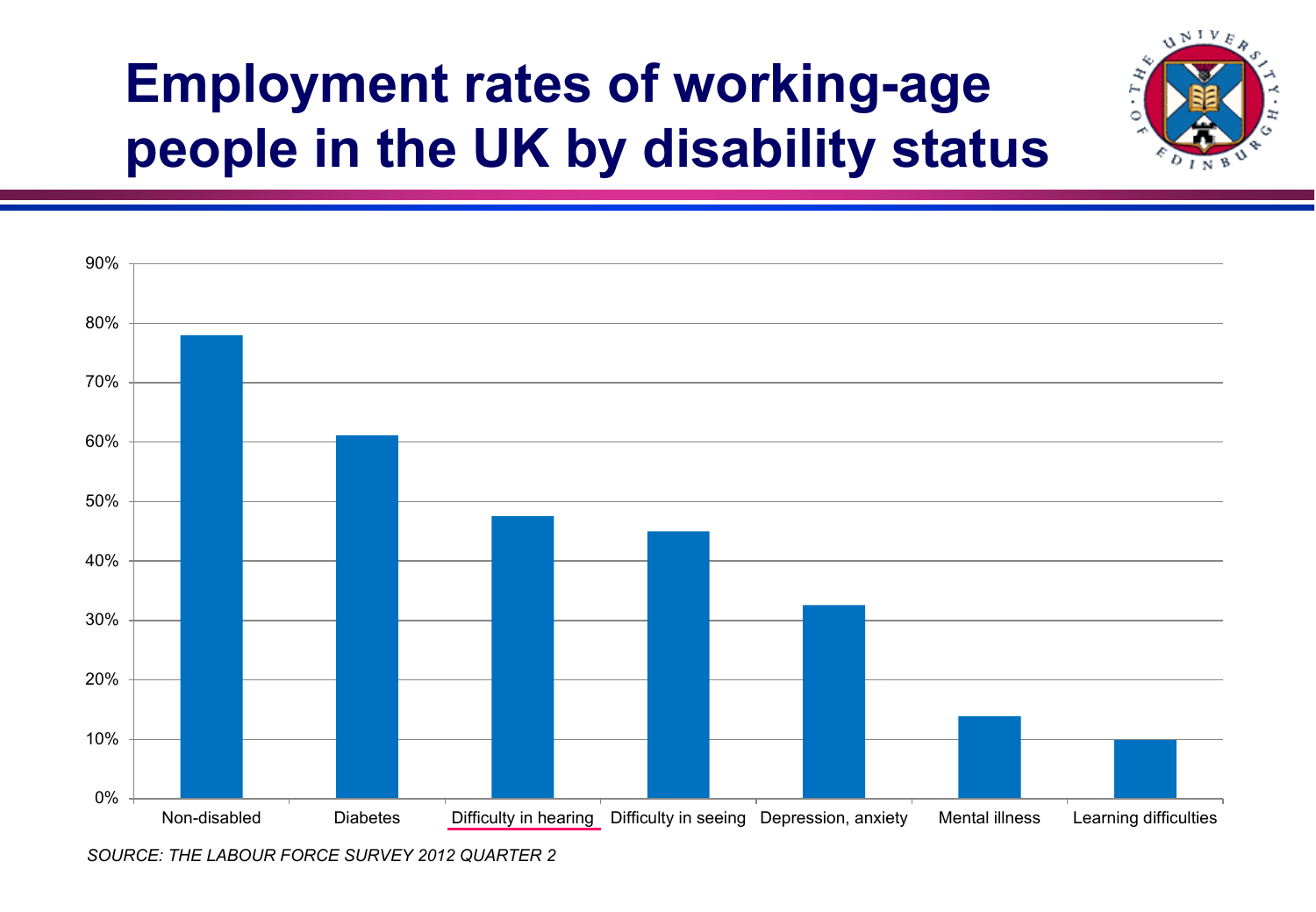

## **Destinations of graduates**



*SOURCE: WHAT HAPPENS NEXT? AGCAS DISABILITY TASK GROUP (2012)*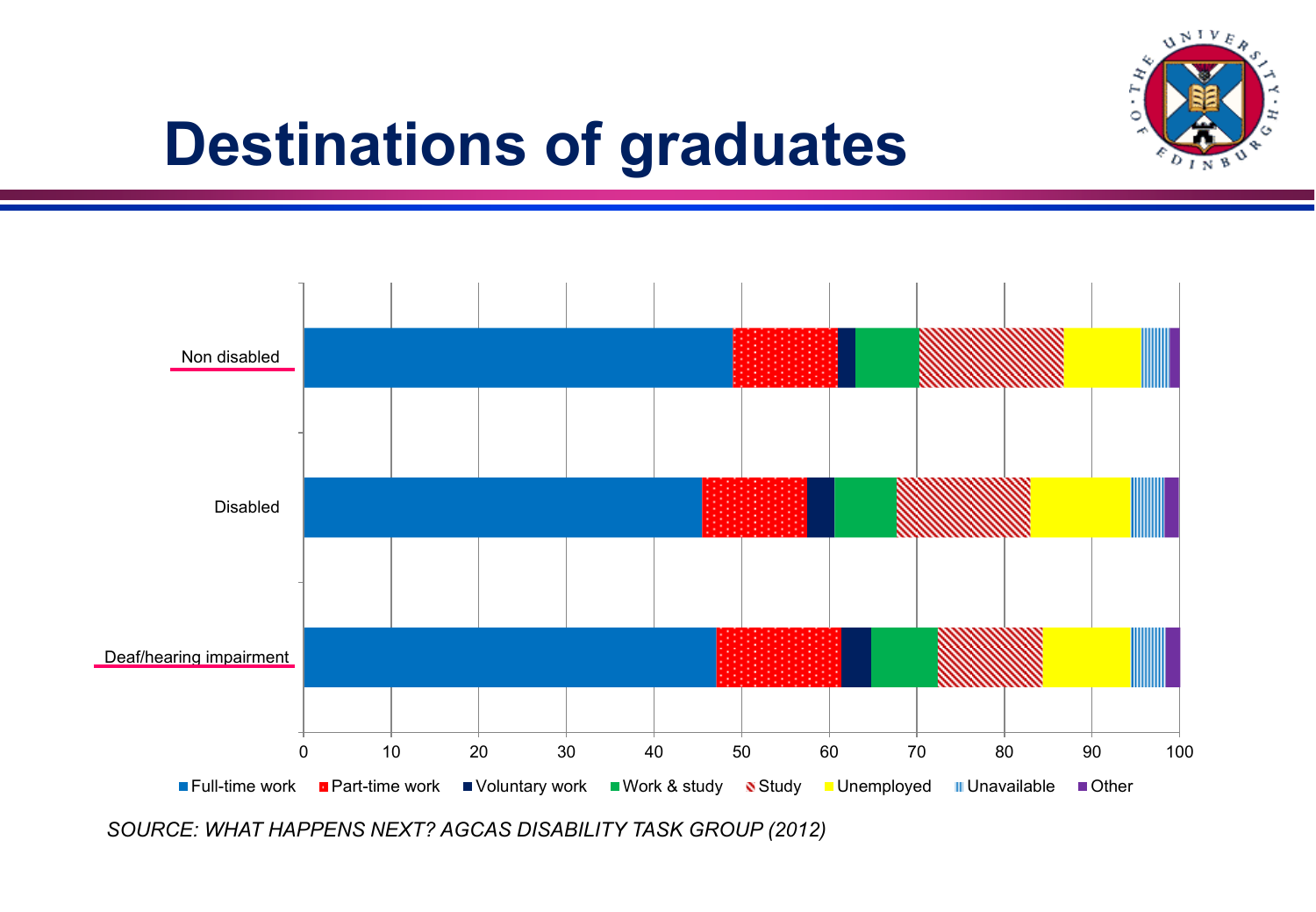

## **Experiences in the labour market**

#### Barriers to finding and staying in employment

| <b>Graduates</b>                           | <b>People with lower qualifications</b> |
|--------------------------------------------|-----------------------------------------|
| Lack of accessibility in applying for work |                                         |
| Discrimination in recruitment practices    |                                         |
| Lack of deaf awareness                     |                                         |
|                                            | Lack of work experience                 |
|                                            | Limited social networks                 |
|                                            | Lack of support in employment           |
|                                            |                                         |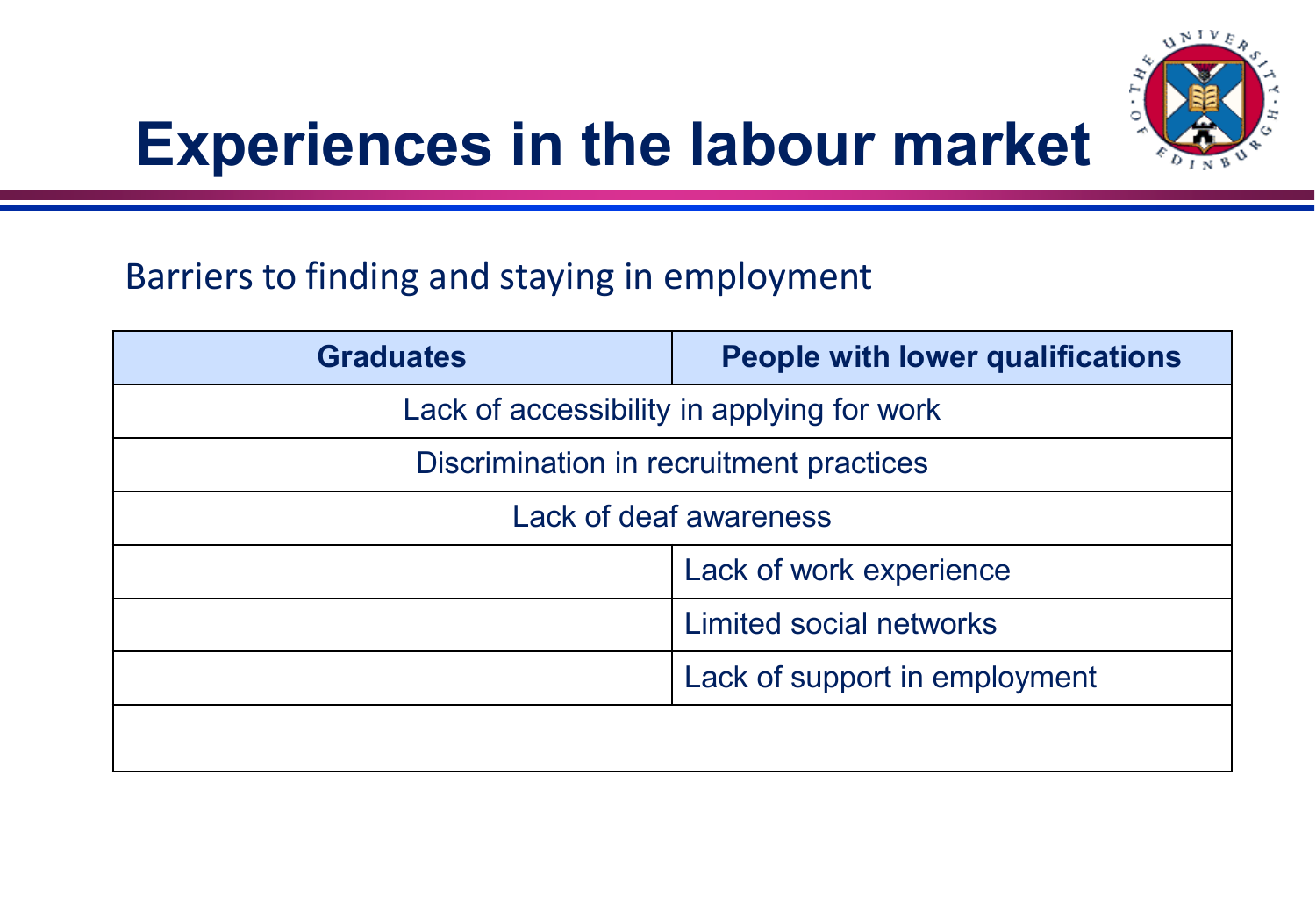

## **Markers of adulthood**

 Marked differences between higher education graduates and people with lower qualifications:

- **Independent living arrangements**
- Geographically mobile
- Financial independence
- Wider social networks
- Career planning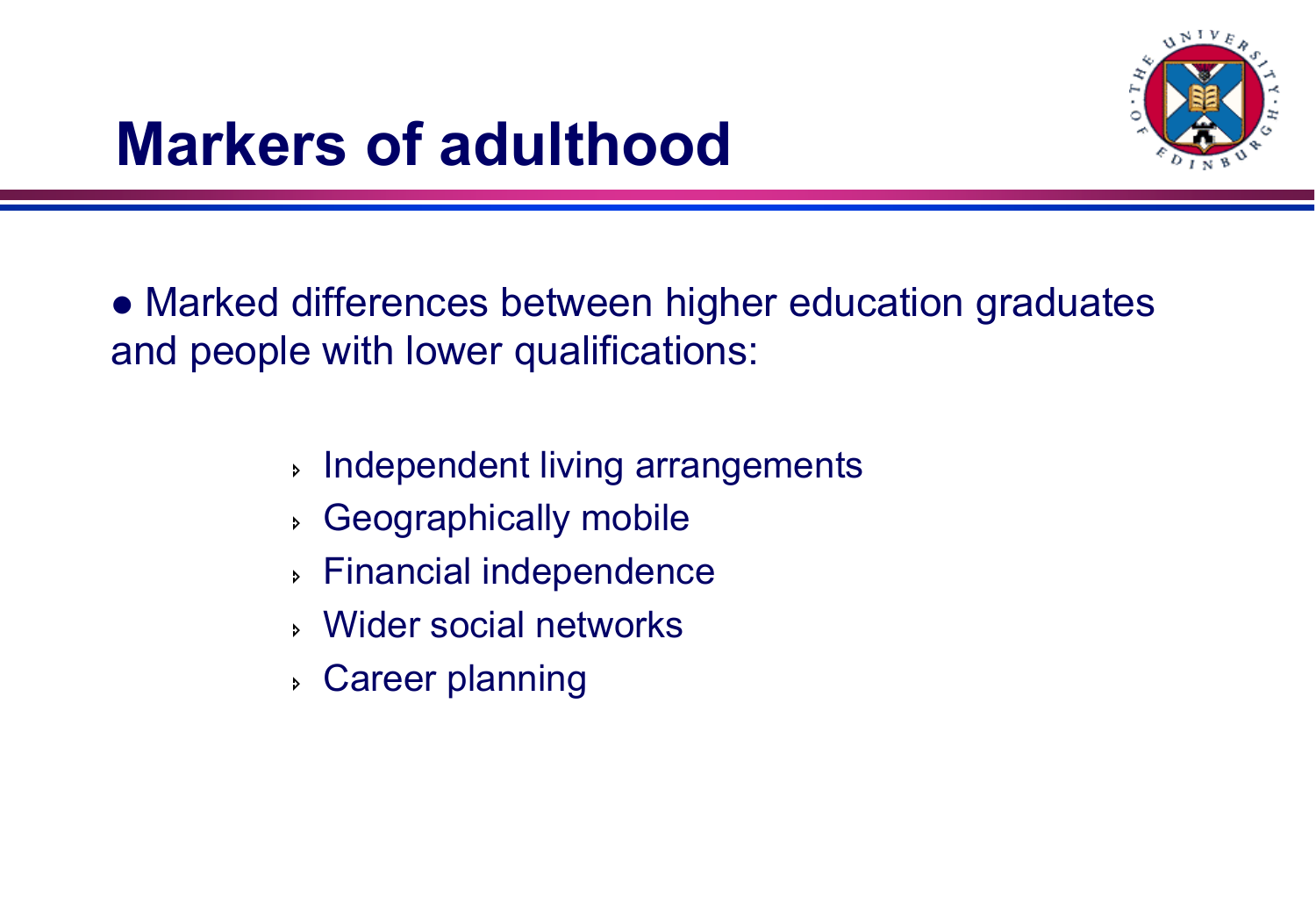## **Socio-economic status and post-school outcomes**



- Parental support/advocacy power
- $\triangleright$  School qualifications
- **► Post-school destinations**
- $\triangleright$  Work experience
- Discrimination on the labour market
- $\triangleright$  Employment rates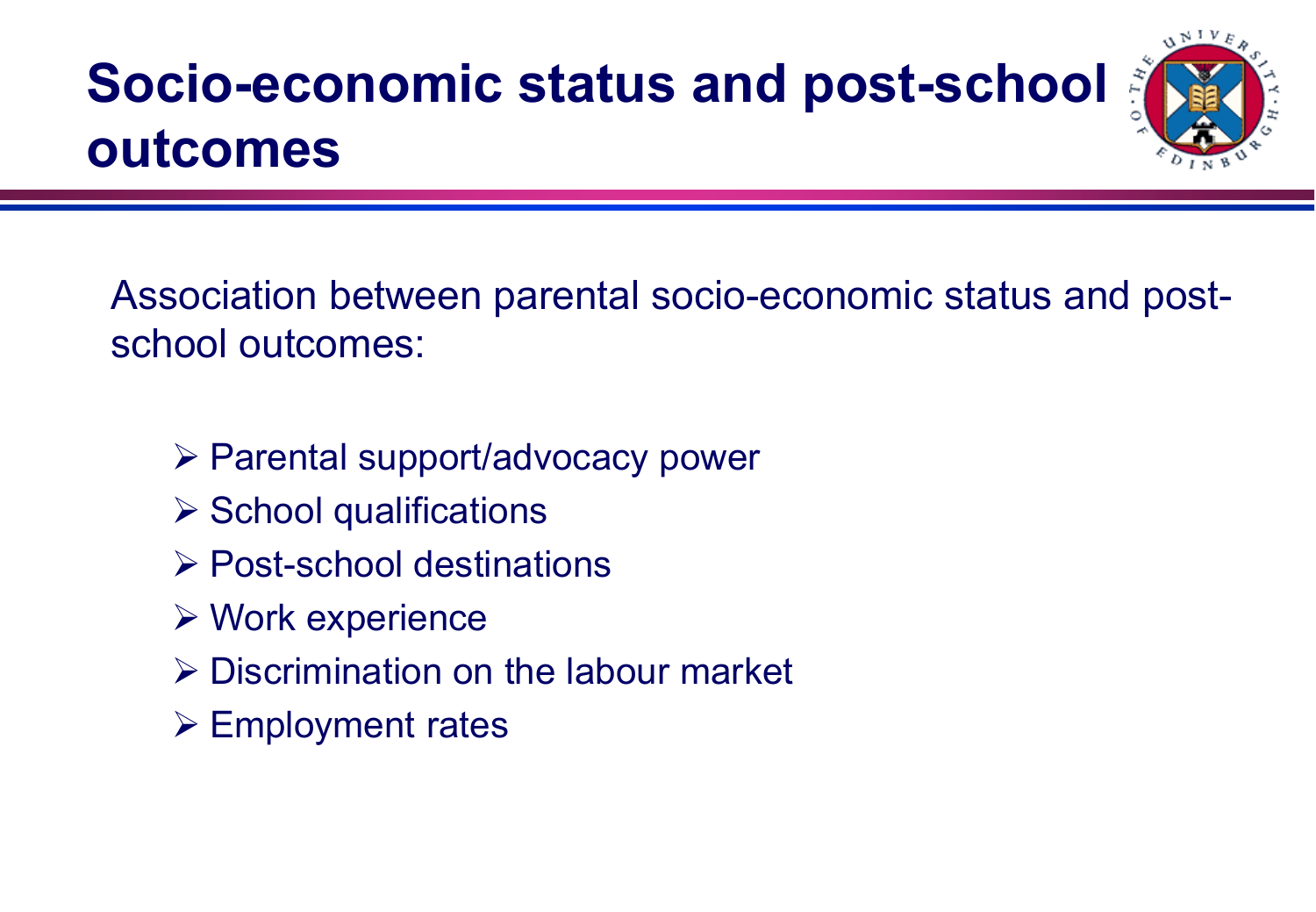

#### **Conclusions**

- Young people who are DHH had poorer school and postschool outcomes than their hearing peers
- School qualifications and post-school outcomes were strongly associated with parental socio-economic status
- Those with higher qualifications had good employment outcomes
- The most disadvantaged group were the young people from lower socio-economic groups and with lower qualifications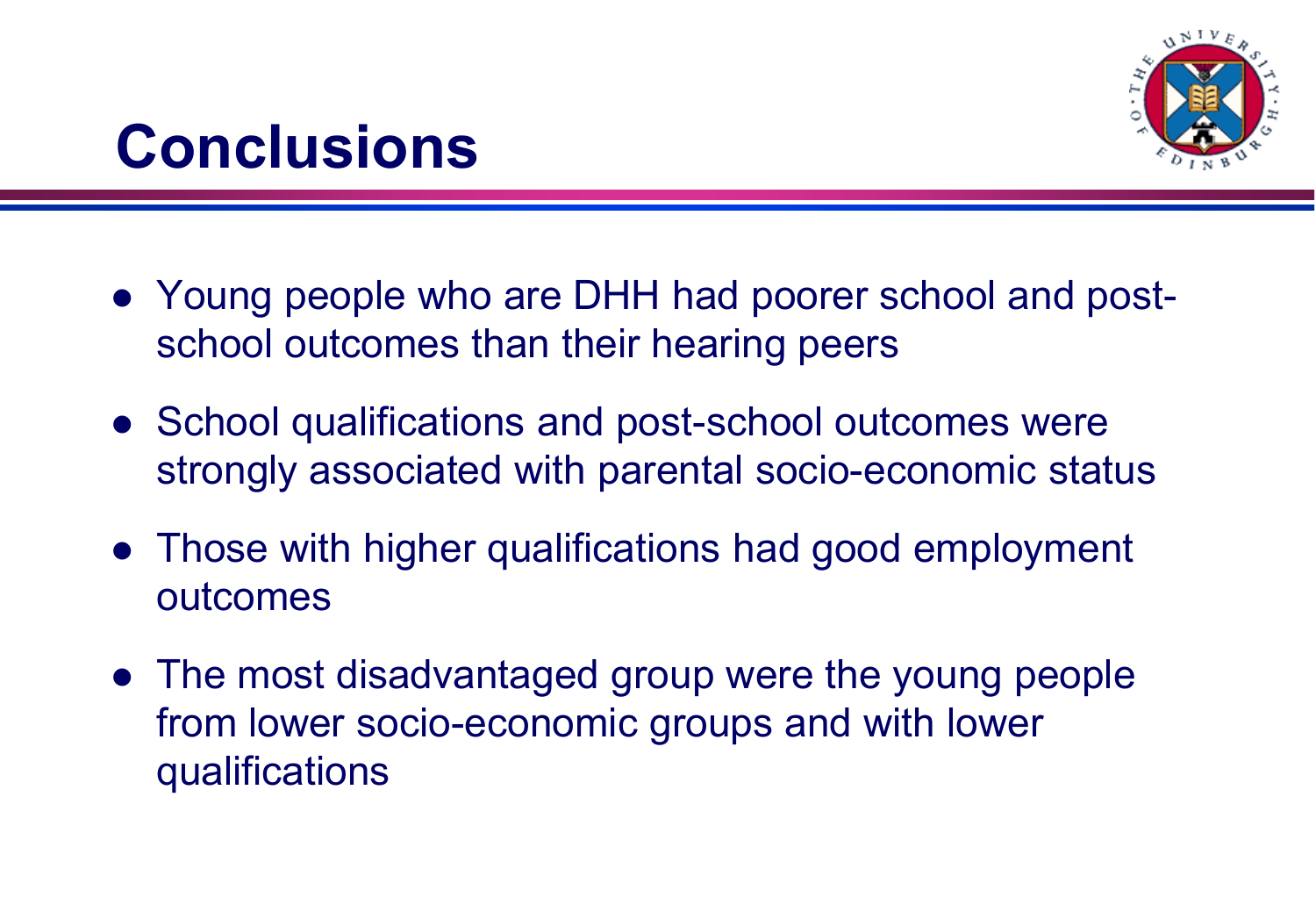

### **Limitation**

• The study does not include the views of practitioners